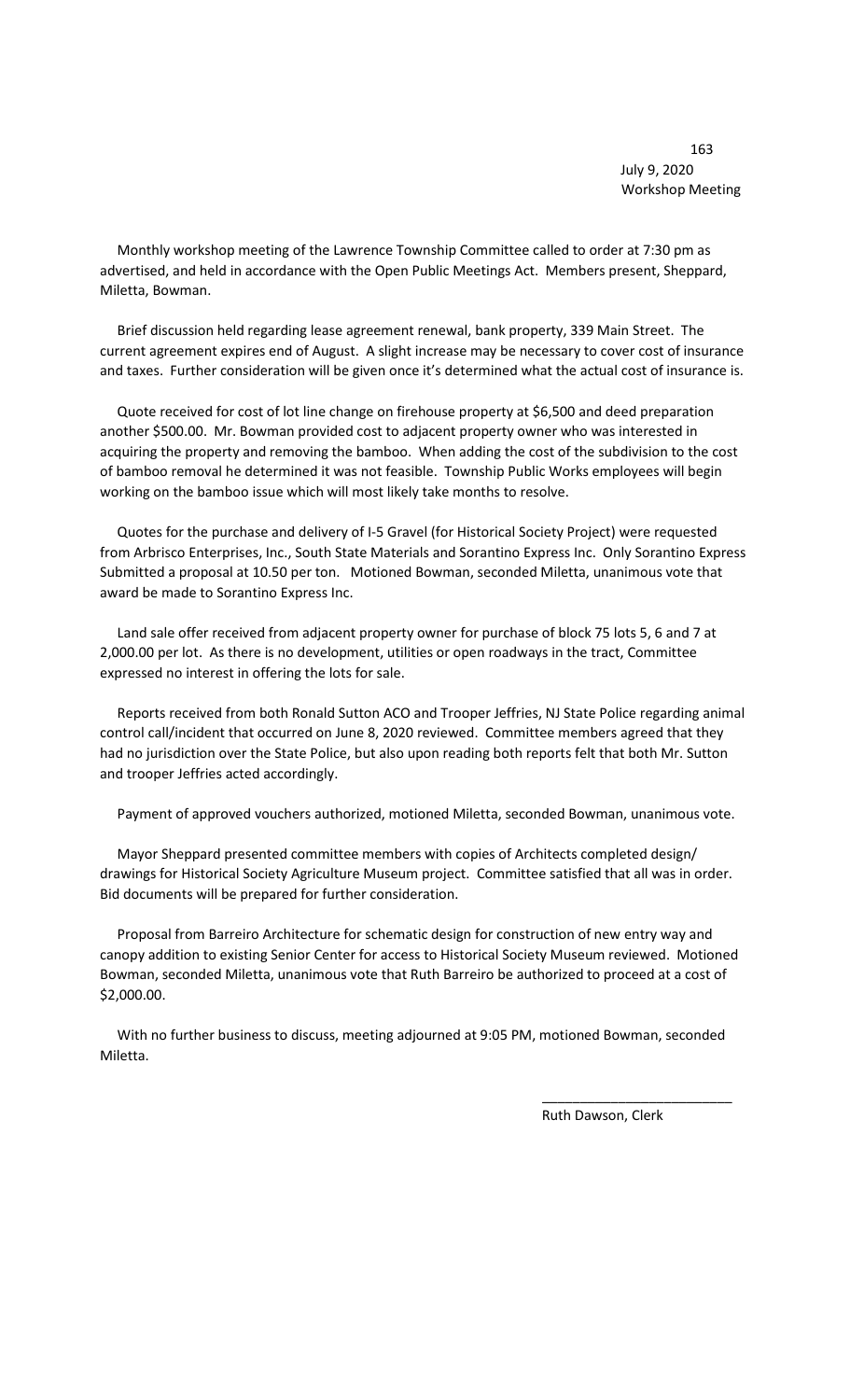## 164 July 13, 2020 Regular Monthly Meeting

 Meeting called to order as advertised and held in accordance with the Open Public Meetings Act. Members present: Sheppard, Miletta, Bowman.

Following the pledge of allegiance, minutes of the June  $4<sup>th</sup>$  and  $8<sup>th</sup>$  meetings were approved, motioned Bowman, seconded Miletta, unanimous vote. Reports for the month of June accepted, motioned Miletta, seconded Bowman, unanimous vote.

 Resolution 2020-42, Authorizing land sale, public auction to take place at the regular meeting of August 10, 2020 approved, Bowman, seconded Miletta, unanimous vote.

 Chapter 159, Insertion of additional revenue in the 2020 adopted budget, \$12,350.43 NJ Clean Communities Grant, approved, motioned Miletta, seconded Bowman, unanimous vote, Resolution 2020- 43.

 Resolution 2020-44, Authorization to submit an application for NJDOT Grant for the reconstruction of Harris Avenue, Ruby Avenue, June Avenue and Lee Avenue, and Resolution 2020-45, Authorization to Submit an application for Thompson Road /Connector Street (Priority) authorized, motioned Bowman, seconded Miletta, unanimous vote.

 Resolution 2020-46, Action to cancel General Capital Improvement Authorization, Bay Point Improvements in the amount of 121,524.79 approved, motioned Miletta, seconded Bowman, unanimous vote.

 Payment of additional approved vouchers authorized, motioned Bowman, seconded Miletta, unanimous vote.

 Mayor Sheppard provided Solicitor Seeley with a complete bid document for the purchase and construction of Historical Society Building/Museum. Mr. Seeley will review to determine that all required legal documents are included. Mayor Sheppard also advised that the Architect provided him with some information regarding the purchase of the building through a State approved Cooperative purchasing program. Facts will be gathered for further consideration at a special meeting to be held on July 22 at 5:00 pm, motioned Miletta, seconded Bowman unanimous vote. Mayor Sheppard advised residence in attendance that the Township is looking to construct a metal building to house the Historical Society's artifacts. The current historical society building has deteriorated considerably and is falling down. Mr. Bowman advised that when the building was moved to it's current location many years ago, it was placed directly on the ground, no footings. Mayor Sheppard advised that the new building would be a safe place to house the township's historical artifacts, showroom only. Historical Society members would use facilities and hold their meetings in the Senior Center.

 Clerk provided the Committee members with copy of Ordinance for Local Improvements along with statutes regarding same. It was the committee's opinion that the cost to open a roadway was the property owners responsibility, which is the case, but according to statute regarding Local Improvements, the Township would be the lead authority who would then assess the property owners of the properties that benefit from the improvement. Committee will review process for same.

 Brief discussion held regarding increase of \$100 per month on lease agreement for Bank property, 339 Main Street to the Bridgeton Onized Federal Credit Union. Increase approved motioned Bowman, seconded Miletta, unanimous vote. Mayor Sheppard explained to members of the public in attendance that the bank property was donated to the Township by Cedarville Co-op. The Township negotiated with a few banks but only the Credit Union was interested. Local deposits were not sufficient enough for the big- name banks. Mayor Sheppard stated that the Township set the rent low, at an amount to cover expenses only, as we need a bank in town. Public agreed.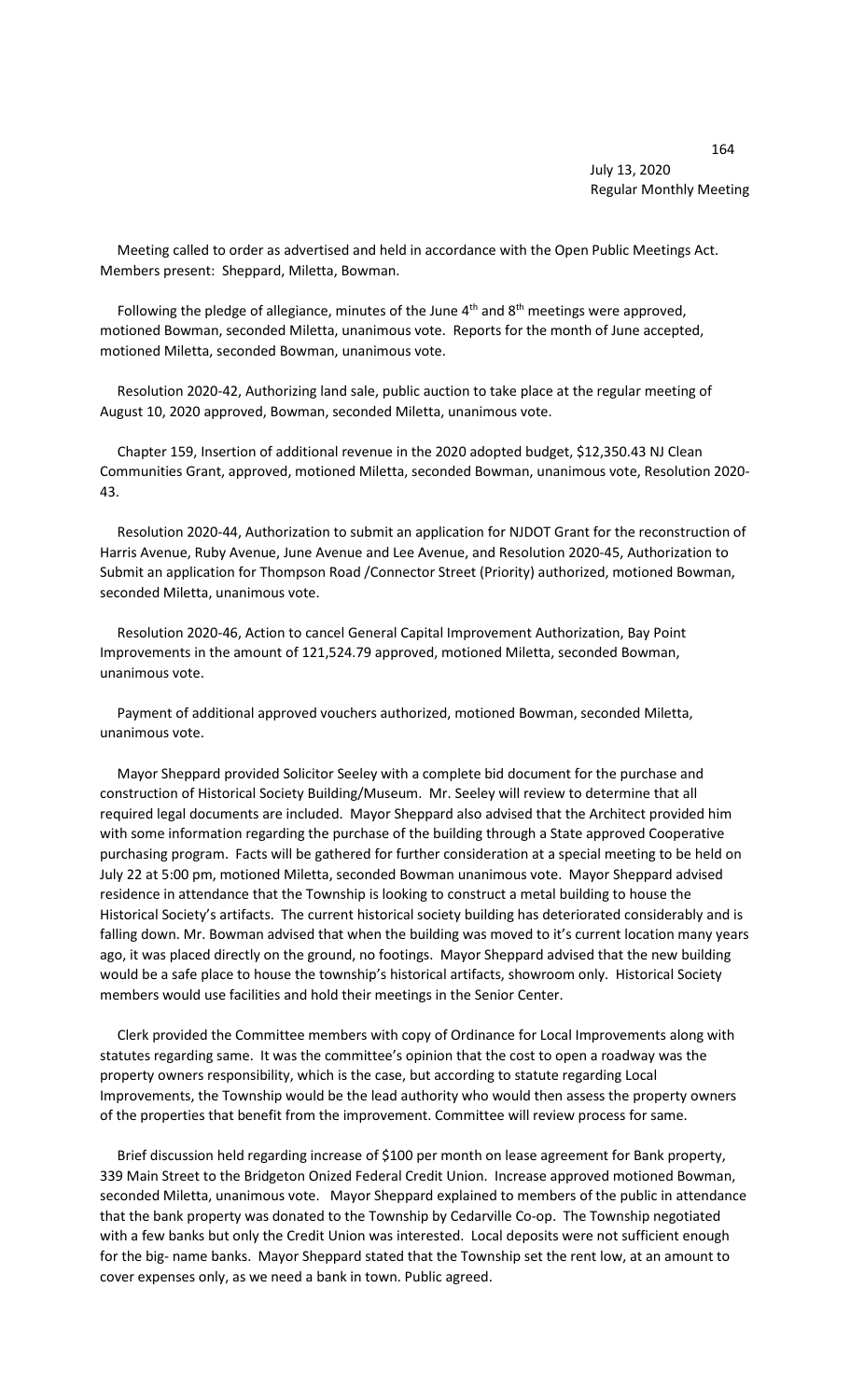165 July 13, 2020 Continued

 Floor opened for public comment. Chelsea Aron, Main Street appeared before the committee to address animal control incident of June 8<sup>th</sup>. Ms. Aron was at the June meeting and was distraught at that time by the way the ACO and State Police handled the situation that ended with a dog being shot. She asked if the Township investigated the incident. Mayor Sheppard advised that reports were provided by both ACO Ronald Sutton and Trooper Jeffries and it appeared to him that Ron did what he had to do and the trooper had a decision to make which the Township had no jurisdiction over. Ms. Aron advised that she had a video of the trooper's body cam which she provided for committee's review on her phone. In the video Ron told the trooper that the dog almost caused three accidents. Ron suggested that the trooper put the dog down as the dog had an open wound from embedded collar and would most likely be put to sleep by Veterinarian if he could catch him. The trooper then encouraged Ms. Aaron to leave the scene, which she did. Brief discussion between Ron and the trooper and again Ron stated that the Vet would put the dog down. You could hear the dog growl then a shot then the camera was turned off. Ms. Aron stated that the dog was never found. She also stated that Ron broke several laws and does not follow proper protocol in his job performance. He failed to respond to the emergency (after hours) call from the police. She stated that she collected over 1,000 negative responses from residents regarding their personal experiences with Ron. She questioned why the contract was not awarded to Shore Animal Control who's proposal was less money. Mayor Sheppard advised that Shore is servicing 15 or 16 towns with only 2 vehicles and committee was concerned that they would be able to provide service. Mayor Sheppard stated that Ron has provided good services, but the State Police should be able to reach him after hours. Committeeman Bowman advised that Shores contract read the same regarding after hour calls through the State Police. Deputy Mayor Miletta advised that he had an experience with Shore Animal Control whereas they also neglected to respond after hours, and he ended up keeping the dog. Ms. Aron requested that the committee give Shore a try for one year as the people have lost their trust in Ron. Resident Gail Ward stated that she would not call Ron as he has no compassion for animals. Carol Bernhardt stated that she was walking her dog when this incident occurred and the stray started to come toward her and Ron yelled for her to move away from it. She stated that Ron told her the troopers were coming to shoot it due to the neck wound. It was her opinion that the dog appeared to be very docile and the wound could be cured. Mayor Sheppard urged the public to put their complaints in writing and submit to clerk. John Wilson stood and stated that Ron is "ignorant, nasty and don't care". Mr. Wilson had a stray confined on a weekend and left numerous messages but Ron never responded till the following Monday. Ms. Aron stated that she has a petition whereas residents want Ron removed. She does not want this issue swept under the rug. Robin Bundy stated that Ron is very arrogant, Shore Animal Control Officers have compassion and can be counted on. Dawn Adams stood and said she would put her complaint in writing, but told the committee she did not want to hear that he was halfway through contract and nothing be done. Committee agreed that Ron needs to do his job. They will arrange a meeting with him to review complaints.

 Carol Bernhardt questioned if committee was aware of flooding issue on her property, on Cedarville Road, due to farm fields. Deputy Mayor Miletta advised that it was discussed at a recent planning board meeting. County Engineer John Knoop who is a member advised that it is being addressed with farmers.

 With no other comments or concerns received, floor closed. With no further business to discuss, meeting adjourned at 9:30 pm motioned Miletta, seconded Bowman.

 $\overline{\phantom{a}}$  , and the contract of the contract of the contract of the contract of the contract of the contract of the contract of the contract of the contract of the contract of the contract of the contract of the contrac

Ruth Dawson, Clerk